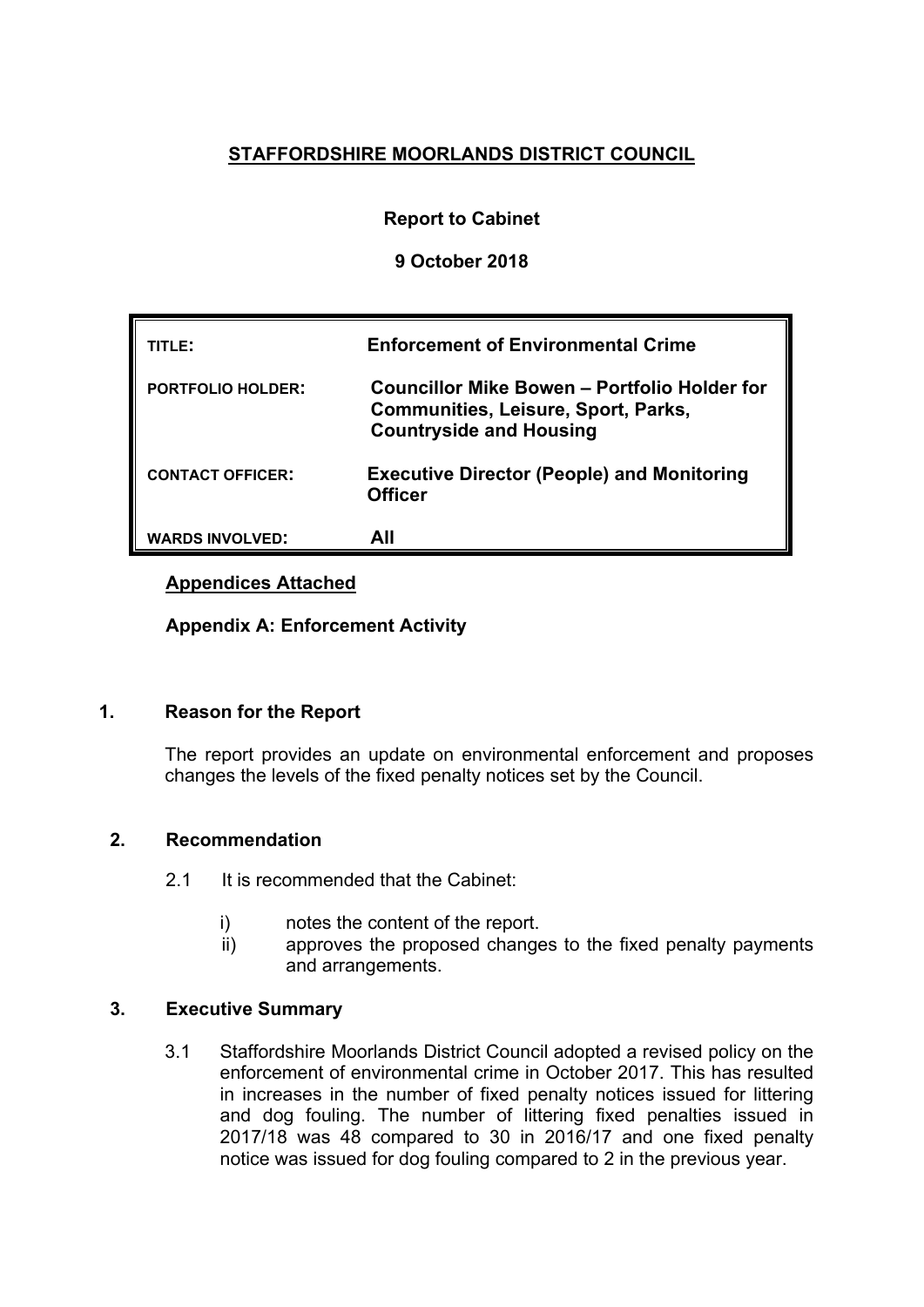- 3.2 Between 1 April and 31 August 2018, there were 51 fixed penalties issued for littering and 1 for dog fouling.
- 3.3 The Government published its Litter Strategy for England in April 2017 and subsequently consulted on increasing the level of fixed penalty notices for environmental offences. This led to the introduction of the Environmental Offences (Fixed Penalties) (England) Regulations 2017 on 1<sup>st</sup> April 2018. This increased the amounts for certain fixed penalty notices. The Government has also introduced new fixed penalty notices for fly-tipping and littering from vehicles. It is proposed that the Council increases its fixed penalty notice charges and introduces the new powers to tackle fly-tipping and littering from vehicles.

#### **4. How this report links to Corporate Priorities**

4.1 The provision of high quality public amenities, clean streets and environmental health is a key priority under Aim 4 (To protect and improve the environment) of the Staffordshire Moorland District Council Corporate Plan 2015-19.

#### **5. Options and Analysis**

- 5.1 The Council is able to set its fixed penalty notice charges within certain statutory bands governing maximum and minimum levels. The maximum full penalties for littering, graffiti, fly-posting and unauthorised distribution of free printed matter have been increased from £75 up to £150. The minimum permitted early payment discount charge (the "lesser penalty") is being increased from £50 to £65 from 1 st April 2019.
- 5.2 It is proposed that the Council adopts a fixed penalty amount of £150 for each offence to deter environmental crime.
- 5.3 It is also proposed that the Council set the 'lesser amount' at £100 if paid within 10 days to encourage early payment.

#### **6. Implications**

6.1 Community Safety - (Crime and Disorder Act 1998)

The approach to environmental enforcement assists the authority to address behaviour that adversely affects the environment.

6.2 Workforce

None.

6.3 Equality and Diversity/Equality Impact Assessment

Not applicable.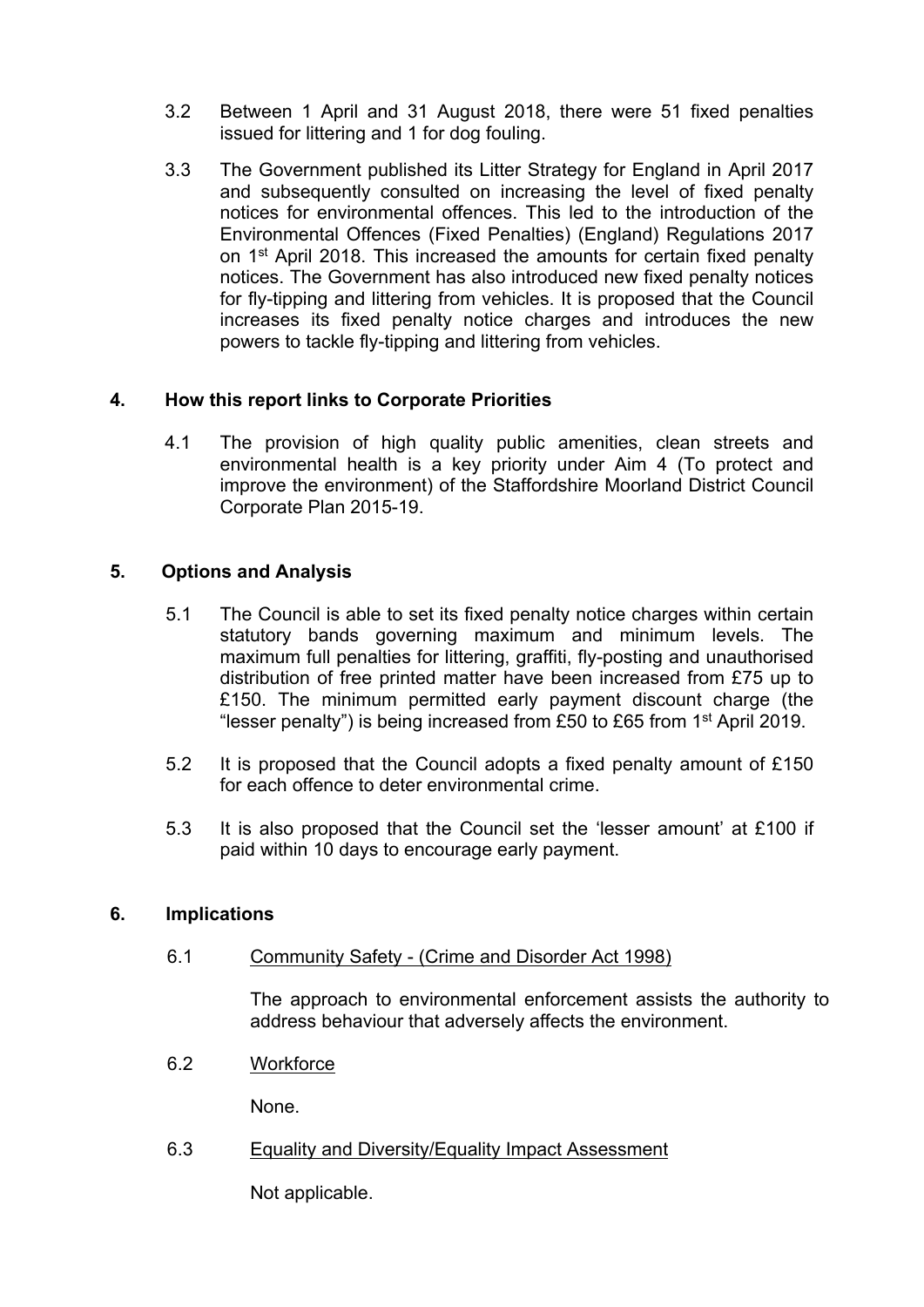#### 6.4 Financial Considerations

The report proposes changes to the levels of certain fixed penalty notices.

6.5 Legal

The report responds to recent legislative changes, specifically the introduction of the Unauthorised Deposit of Waste (Fixed Penalties) Regulations 2016, the Environmental Offences (Fixed Penalties) (England) Regulations 2017, and the Littering From Vehicles Outside London (Keepers: Civil Penalties) Regulations 2018.

6.6 Sustainability

No specific implications.

6.7 Internal and External Consultation

Not applicable.

6.8 Risk Assessment

Not applicable.

### **7. Background and Detail**

#### *Introduction*

- 7.1 Staffordshire Moorlands District Council adopted a revised policy on the enforcement of environmental crime in October 2017. The delivery of the policy was supported by the adoption of a revised approach for responding to environmental crimes involving education, enforcement and cleansing. Enforcement activity is primarily carried out by the Council's Environmental Enforcement Officers.
- 7.2 The officers carry out the patrols across the district and often work in isolated areas. There have been a number of incidents in recent years where the Council's Enforcement Officers have been threatened or assaulted but fortunately such occurrences are rare. In response, a new lone worker system is being introduced to manage the risk. This provides the officers with access to a 24/7 monitoring service via an emergency button on their mobile phone with GPS tracking.
- 7.3 Training has been provided for the Environmental Enforcement Officers, Street Scene Supervisors and others in January 2018. All supervisors were subsequently delegated the power to issue fixed penalty notices and issued with an authorisation card. The Street Scene Supervisors have also been asked to provide a monthly report on environmental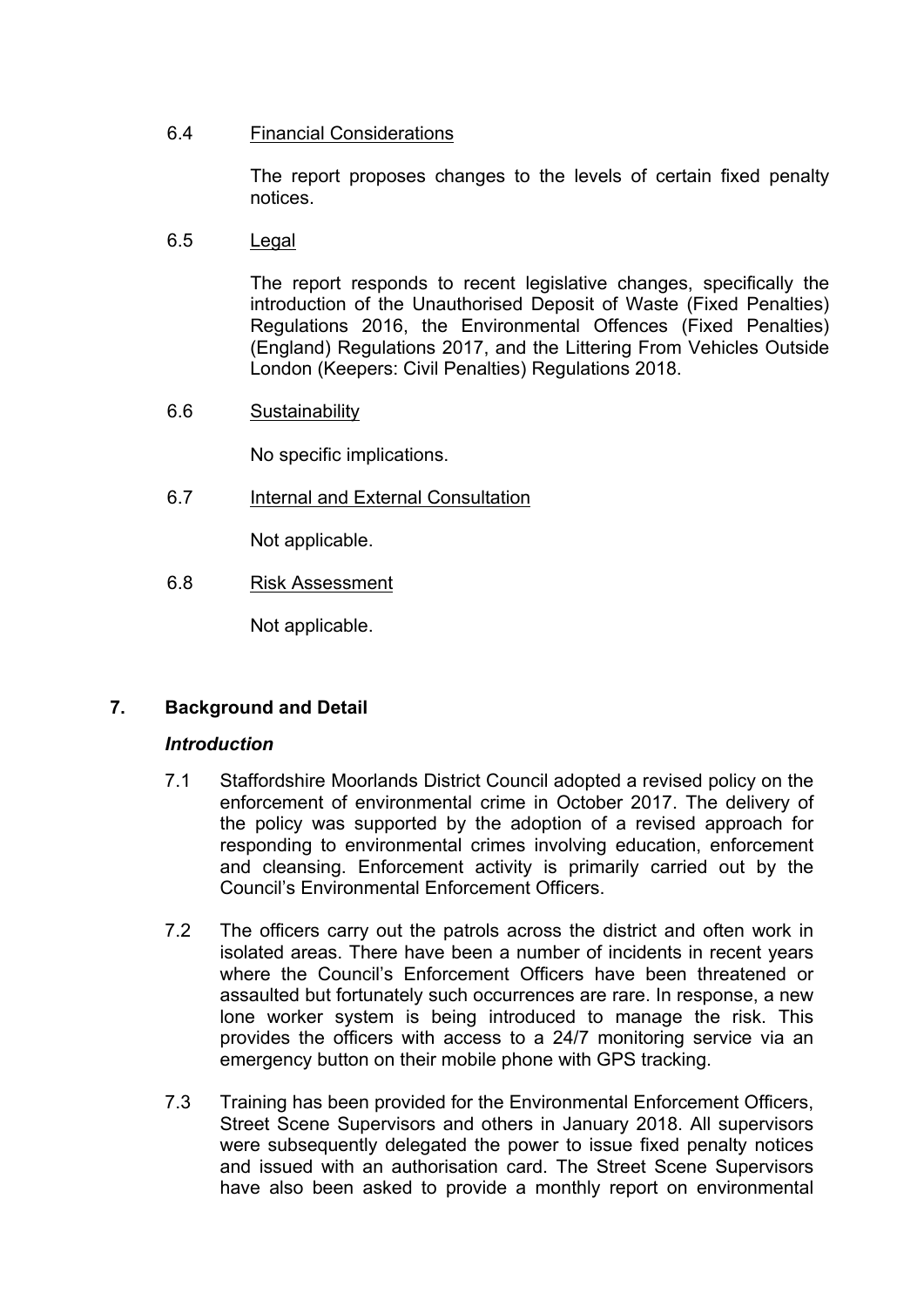issues to allow the work of the Enforcement Team to be more effectively focussed.

- 7.4 Additional training has also been provided for those Council officers who work in the District's parks. This was delivered through team briefings to raise awareness of how to respond to problems in the parks, such as nuisance dogs. In terms of the latter, horticultural operatives will request that nuisance dogs are put on a lead and will escalate to their Supervisor (or police) as appropriate.
- 7.5 A new reporting book for Operational Services staff members is being introduced, which will make it easier for officer to report problems to the enforcement team. This will include reporting litter from vehicles (see below for legislative changes in relation to this). The number of reports will be monitored to check on effectiveness of the approach.

#### *Legislative Changes*

- 7.6 The Government published its Litter Strategy for England in April 2017 and, alongside, published a consultation document seeking views on whether the fines for littering and related offences should be increased given that the amounts had remained the same since 2006. Adjusting for inflation since 2006 means that a maximum penalty of £80 in 2006 would now be £100.44. In Wales, the maximum fine for littering offences is already £125.
- 7.7 This led to the introduction of the Environmental Offences (Fixed Penalties) (England) Regulations 2017 on 1<sup>st</sup> April 2018. This increased the amounts for certain fixed penalty notices. The maximum full penalties for littering, graffiti, fly-posting and unauthorised distribution of free printed matter have been increased from £75 up to £150. The minimum permitted early payment discount charge (the "lesser penalty") is also being increased from £50 to £65 from 1<sup>st</sup> April 2019.
- 7.8 It is recommended that the Council increases the fixed penalty notice charges for the above offences to £150 to help to deter people from committing environmental offences. In cases of demonstrable hardship, this amount could be paid in three equal instalments of £50 over three months.
- 7.9 It is also recommended that the Council adopts a lesser penalty amount of £100 if the penalty is paid within 10 days to encourage prompt payment.
- 7.10 The Unauthorised Deposit of Waste (Fixed Penalties) Regulations 2016 introduced the power for Councils to issue fixed penalties for small-scale fly-tipping offences. The maximum permitted penalty is £400 and lesser penalty must not be less that £120 for payment within 10 days of receipt of the notice. The only other enforcement route available is prosecution, which is both costly and burdensome (although littering fixed penalties can be issued for very minor offences).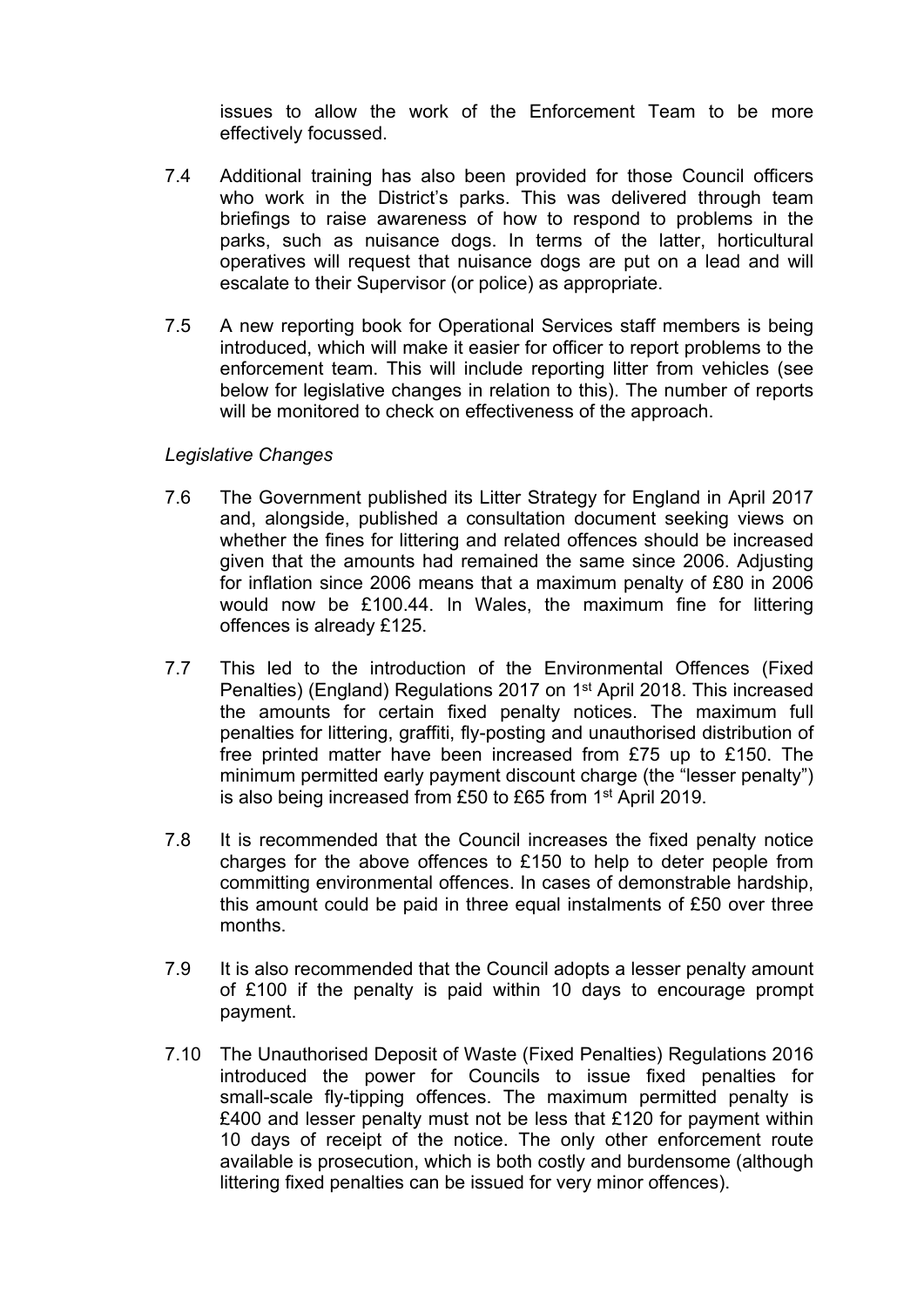- 7.11 It is recommended that the Council introduce the new power to issue fixed penalty notices for £400 with a lesser penalty amount of £300.
- 7.12 Littering from vehicles is a problem across the District. Although the Council is often able to identify the registered keeper from the vehicle registration, it is not always possible to identify who within the car discarded the litter. The Littering From Vehicles Outside London (Keepers: Civil Penalties) Regulations 2018 came into force on 1<sup>st</sup> April 2018. This allows the Council, subject to certain conditions, the power to issue a penalty notice to the keeper of the vehicle in respect of any litter discarded from that vehicle.
- 7.13 The amount of the penalty would be the same as that set by the authority for littering. If a fixed penalty is not paid in full within the fixed penalty payment period (normally 28 days), the amount of the fixed penalty increases by 100% with effect from the day after the last day of the fixed penalty payment period. Any unpaid amounts would be recovered as a civil debt. An individual may appeal against a notice and has the right for any rejection of their appeal to be heard by an adjudicator. The Council would need to pay the costs associated with the adjudication process.
- 7.14 There are some practical barriers in introducing the new approach within the District. In particular, the Traffic Penalty Tribunal, who would act as adjudicators in the case of appeals, requires all authorities to operate an electronic system for issuing fixed penalty notice. It is recommended that the Council adopts, in principle, the new powers for responding to littering from vehicles and that the Portfolio Holder be given authority to approve the commencement of issuing notices under the new regime provided a cost-effective mechanism for operating the system can be identified.



*Litter and Dog Fouling*



7.15 The number of fixed penalties issued for littering and dog fouling are shown in the figure below.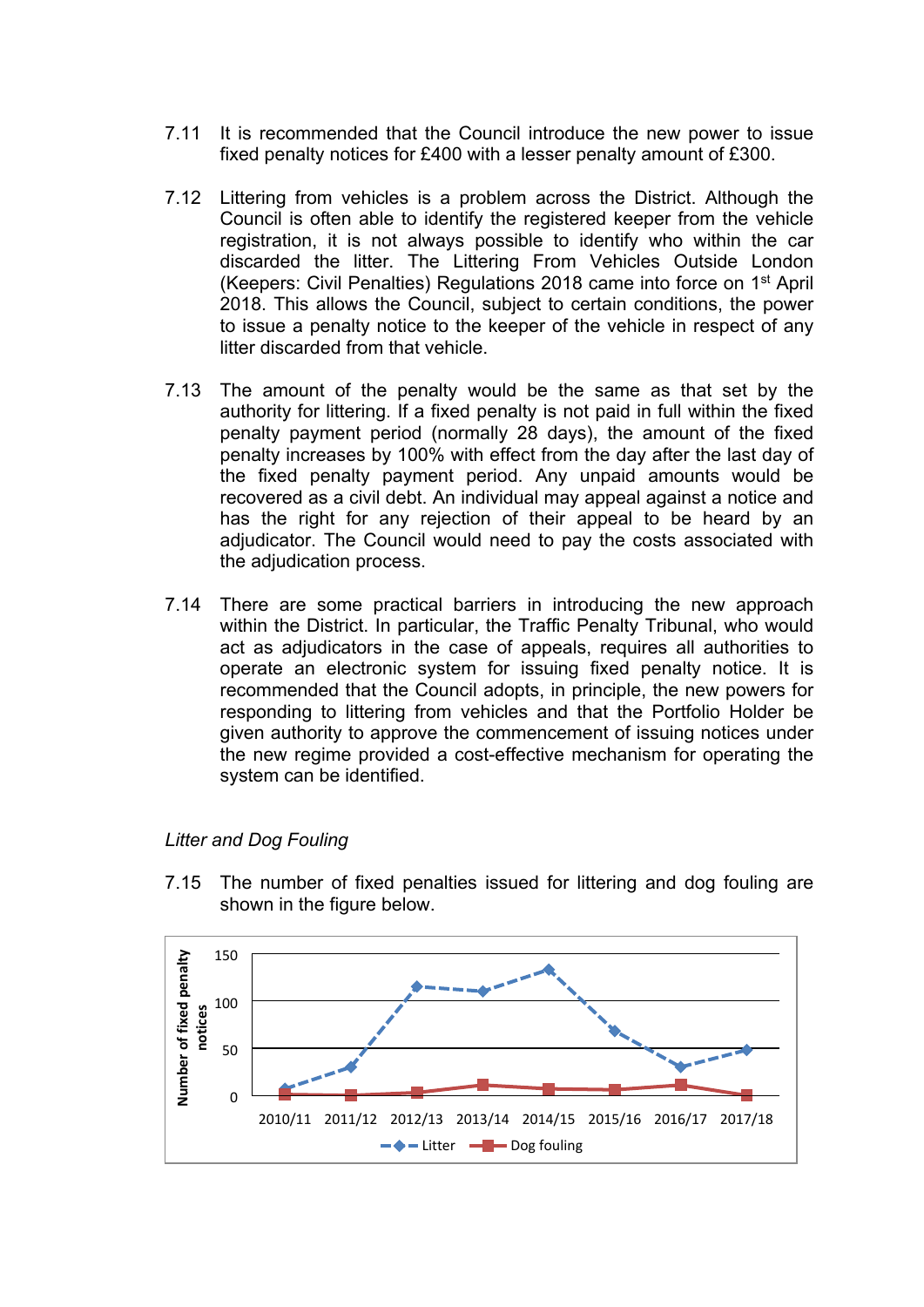- 7.16 The number of littering fixed penalties issued in 2017/18 was 48 compared to 30 in 2016/17 (a 38% increase). One fixed penalty notice was issued for dog fouling compared to 2 in the previous year.
- 7.17 From 1 April to 31 August 2018, there were 51 fixed penalties issued for littering and 1 for dog fouling.

#### *Fly-tipping*

7.18 There were 403 reported fly-tips in the District in 2017/18 compared to 464 in the previous year.

#### *Abandoned Vehicles*

- 7.19 In 2017/2018, the Council received 18 reports that a vehicle had been abandoned. Of these:
	- 6 were subsequently removed by the owner;
	- 6 were not present when the officer visited.
	- 2 were not deemed to have been abandoned:
	- 2 were removed by the Council: and
	- 2 cases are on-going.
- 7.20 The webform for reporting abandoned vehicles has been updated to encourage complainants to provide additional information to assist with the investigation of their complaint. In particular, the form now asks additional information about the condition of the vehicle, which links to Defra guidance on the common characteristics of abandoned vehicles. There is no legal definition of abandoned and local authority officers must use their discretion when making decisions on abandonment. This new webform will hopefully reduce the need for repeated visits to a reported vehicle to obtain background information.
- 7.21 A webform has also been created to allow the registered keeper of vehicles that have been reported to the Council as abandoned to inform the Council about their intention with regards the vehicle. The webform asks the following questions to assist the Council to appropriately respond to the complaint:
	- How long has the vehicle remained stationary in its current location?
	- How often is the vehicle used?
	- What is the vehicle used for?
	- Who uses the vehicle?
	- Is the vehicle roadworthy?
	- What do you intend to do with the vehicle in the future?

#### Mark Trillo **Executive Director (People) and Chief Monitoring Officer**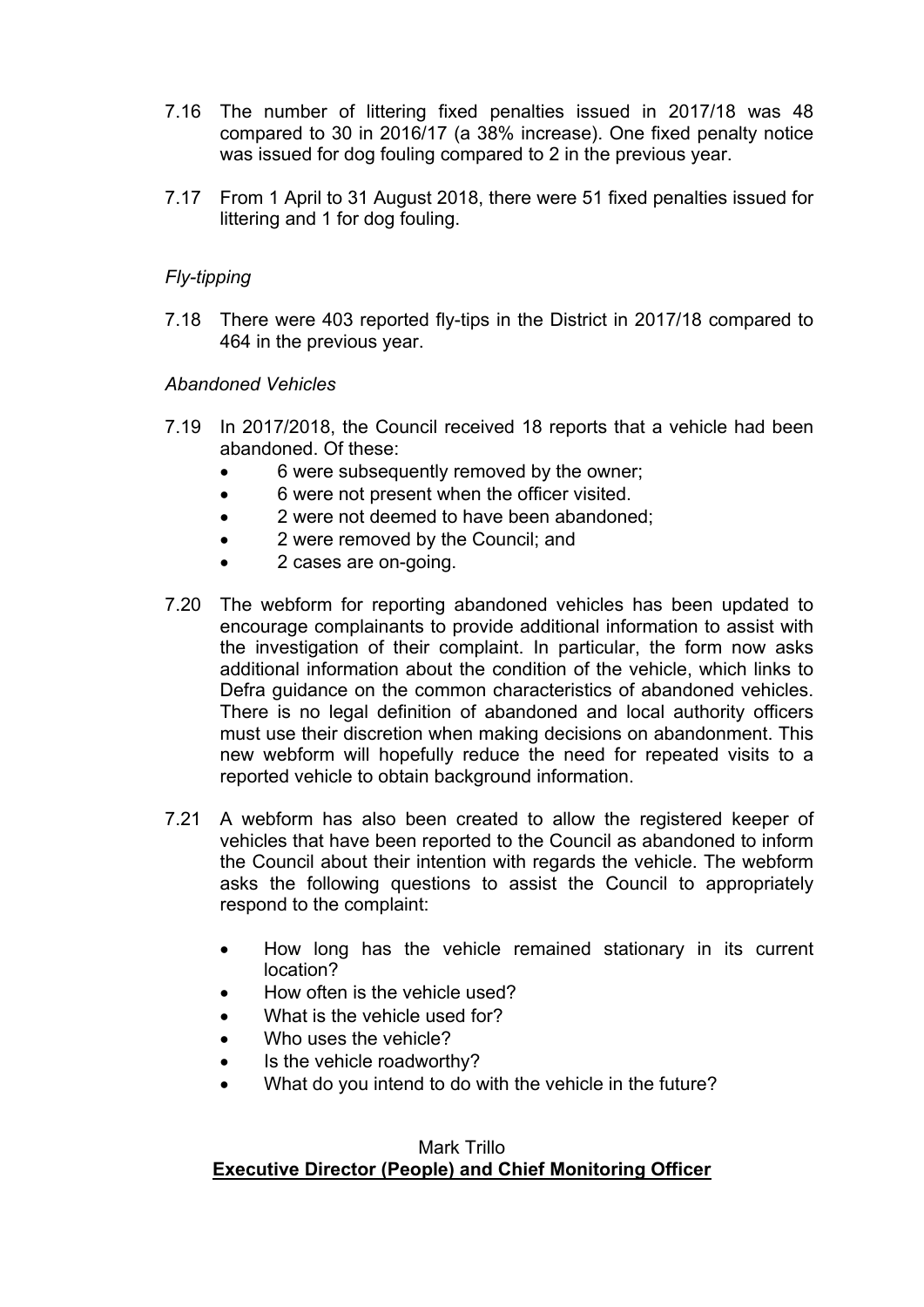| <b>Background Papers</b>                                                                                                                                                                    | <b>Location</b>                                                                                                                                                    | <b>Contact details</b> |  |  |
|---------------------------------------------------------------------------------------------------------------------------------------------------------------------------------------------|--------------------------------------------------------------------------------------------------------------------------------------------------------------------|------------------------|--|--|
| Litter Strategy for England                                                                                                                                                                 | https://assets.publishing.<br>service.gov.uk/governm<br>ent/uploads/system/uplo<br>ads/attachment data/file<br>/630999/litter-strategy-<br>for-england-2017-v2.pdf | David Smith x 4165     |  |  |
| The Environmental Offences<br>(fixed Penalties) (England)<br><b>Regulations 2017</b><br>The Littering From Vehicles<br><b>Outside London (Keepers: Civil</b><br>Penalties) Regulations 2018 | https://www.legislation.g<br>ov.uk/uksi/2017/1050/co<br>ntents/made<br>http://www.legislation.go<br>v.uk/uksi/2018/171/conte<br>nts/made                           |                        |  |  |